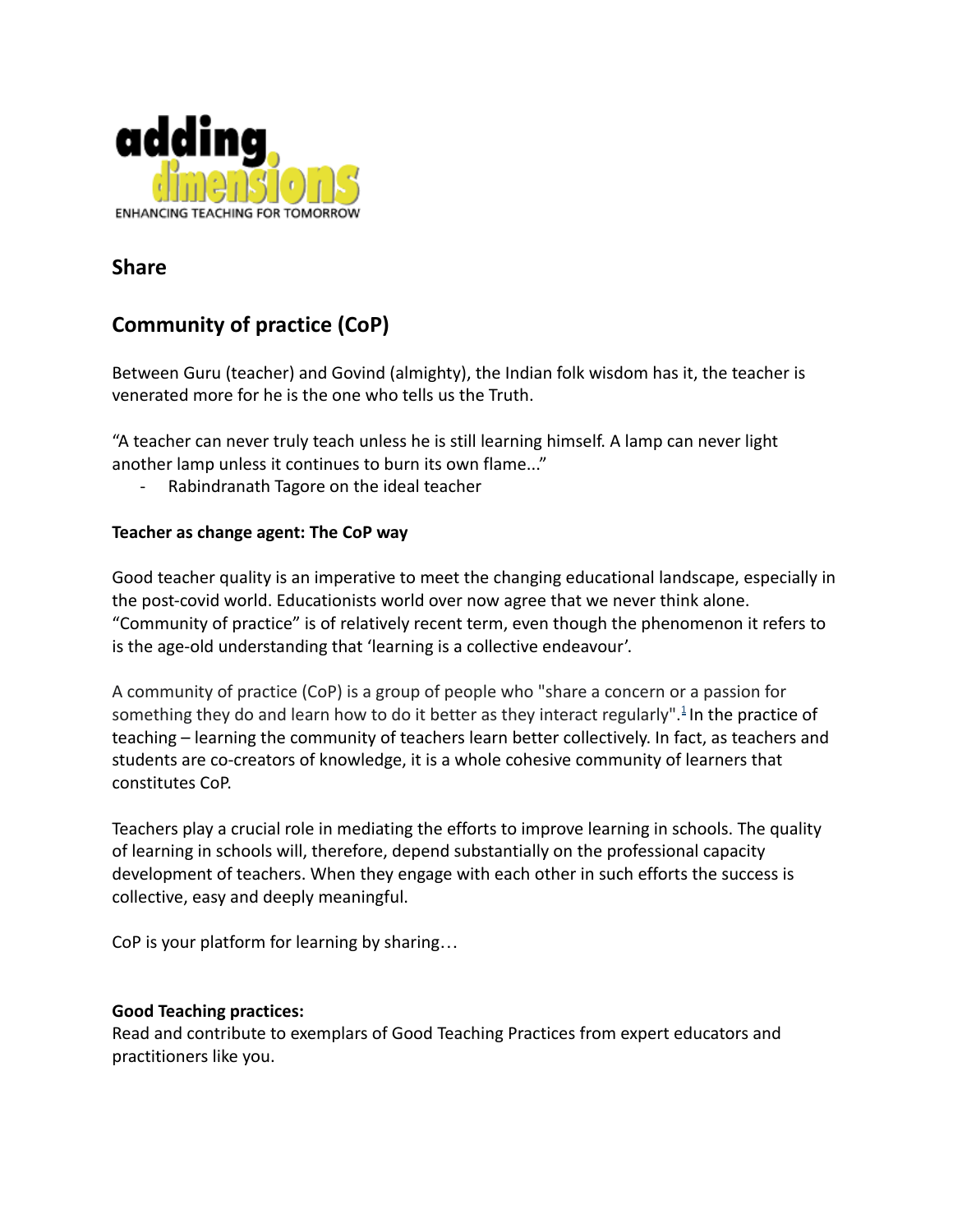[A plunge into the fun-filled classroom of a teacher-facilitator who shares an engaging](https://drive.google.com/file/d/188smMvUakxE3_G8295EwTfWTTyiYvXJ9/view?usp=sharing) [instantiation of building critical literacy among](https://drive.google.com/file/d/188smMvUakxE3_G8295EwTfWTTyiYvXJ9/view?usp=sharing) children on the topic 'the food we eat'.

[A comprehensive and rich story of Migration and its](https://drive.google.com/file/d/1X8bDtBMthQw_-_yDxa7e6DDt9QA41xay/view?usp=sharing) myriad aspects and innovative ways of [dealing with this critical and interesting concept](https://drive.google.com/file/d/1X8bDtBMthQw_-_yDxa7e6DDt9QA41xay/view?usp=sharing) in classrooms.

[Can a language classroom be a place for discussion](https://drive.google.com/file/d/1qvwBuFl4aQiBvaU_iDYX-lwC56MTomCz/view?usp=sharing) of Social Justice concerns? Read this [Teacher's Diary that attempts Social Justice education](https://drive.google.com/file/d/1qvwBuFl4aQiBvaU_iDYX-lwC56MTomCz/view?usp=sharing) in an English class.

[A detailed lesson plan and associated resources to](https://drive.google.com/file/d/1teU1XVzUtmkhWe8UmT39SzET5V0RwbH_/view?usp=sharing) help your students make [sense of the exciting topic of Numbers and Number](https://drive.google.com/file/d/1teU1XVzUtmkhWe8UmT39SzET5V0RwbH_/view?usp=sharing) system.

[Interactive digital storytelling creates space for](https://drive.google.com/file/d/1CkQGpMp5vmSPbgr5oHMM0rkjpME7NOxG/view?usp=sharing) creativity and an opportunity for real time [interactions with a storyline for a learner. We share](https://drive.google.com/file/d/1CkQGpMp5vmSPbgr5oHMM0rkjpME7NOxG/view?usp=sharing) a very simple approach to develop [interactive digital stories for our primary class](https://drive.google.com/file/d/1CkQGpMp5vmSPbgr5oHMM0rkjpME7NOxG/view?usp=sharing) students.

## **Edu- tech tools for teachers:**

Read about the latest tools, platforms and applications in the field of education technology to revamp your teaching practices.

*Flipgrid* is a social learning platform that engages [learners through video-based discussions and](https://drive.google.com/file/d/1y_oGLBnwBhh6ii_Z-xXOVTL__NzhKYzK/view?usp=sharing) [makes online learning a fun-filled and interactive](https://drive.google.com/file/d/1y_oGLBnwBhh6ii_Z-xXOVTL__NzhKYzK/view?usp=sharing) experience.

*Jitsi Meet* [is a free, open-source video conferencing](https://drive.google.com/file/d/1Pk9ERU44WLTnVzvy3UY7Kz_SCTouvXed/view?usp=sharing) and instant messaging app useful for [teachers in conducting online teaching sessions. It](https://drive.google.com/file/d/1Pk9ERU44WLTnVzvy3UY7Kz_SCTouvXed/view?usp=sharing) comes with many interesting and unlimited [features for synchronous interactions.](https://drive.google.com/file/d/1Pk9ERU44WLTnVzvy3UY7Kz_SCTouvXed/view?usp=sharing)

*Nearpod* is an online teaching-learning platform for [conducting and managing online classrooms](https://drive.google.com/file/d/1CmVZncNUIEk4o_SbOFgruvwZIcfDJtHd/view?usp=sharing) [and making them engaging and interactive.](https://drive.google.com/file/d/1CmVZncNUIEk4o_SbOFgruvwZIcfDJtHd/view?usp=sharing)

*Stellarium* is free, open source software that allows [students and teachers to use their Desktop](https://drive.google.com/file/d/1WFwIStgYWIUqRQGuY2CUov0yOEwRVVfK/view?usp=sharing) [computer or Laptop as a virtual Planetarium and visualise](https://drive.google.com/file/d/1WFwIStgYWIUqRQGuY2CUov0yOEwRVVfK/view?usp=sharing) celestial objects like never before.

[FreeMind is a surprisingly powerful open-source mind-mapping](https://drive.google.com/file/d/1HNeaHN2yWWBNMbCZ0vIcC095Gd3t08M6/view?usp=sharing) program that helps teachers [and students to create mind maps in any area of study.](https://drive.google.com/file/d/1HNeaHN2yWWBNMbCZ0vIcC095Gd3t08M6/view?usp=sharing)

#### **Discussion board**

*In my ICT class, I asked students to take the cursor up. I saw some students lift the mouse upward. It was amazing for me to realise how this simple instruction requires a complex transformation of understanding in action. The question of forward movement of the mouse resulting in upward movement of the cursor came to me as an interesting problem of [geometric](https://www.mathplanet.com/education/geometry/transformations/common-types-of-transformation)*